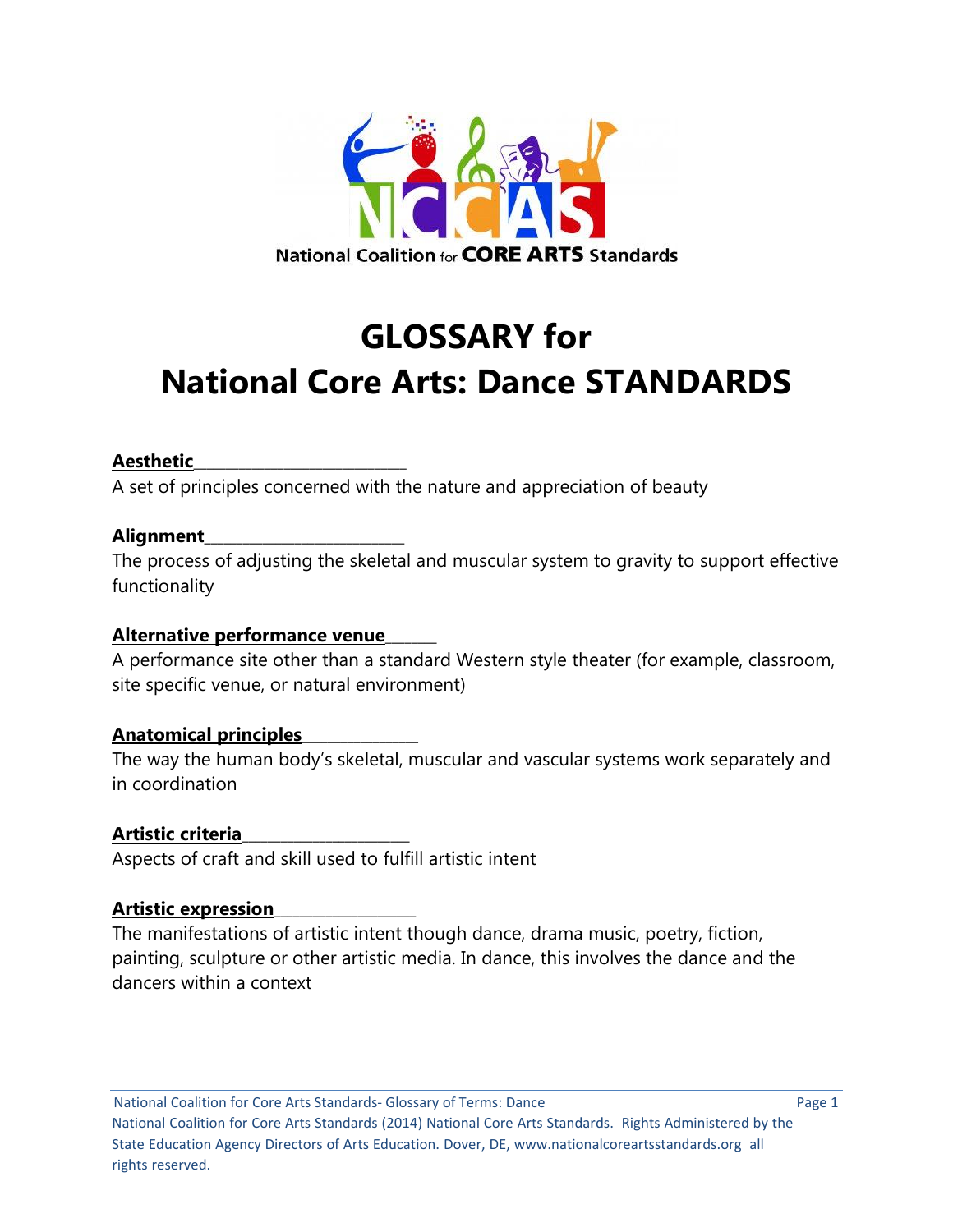## **Artistic statement**\_\_\_\_\_\_\_\_\_\_\_\_\_\_\_\_\_\_\_\_\_\_\_

An artist's verbal or written introduction of their work from their own perspective to convey the deeper meaning or purpose

## **Body patterning**\_\_\_\_\_\_\_\_\_\_\_\_\_\_\_\_\_\_\_\_\_\_\_\_

Neuromuscular patterns (for example, core-distal, head-tail, homologous [upper-lower], homo-lateral [same-side], cross-lateral [crossing the body midline])

# **Body-mind principles**\_\_\_\_\_\_\_\_\_\_\_\_\_\_\_\_\_\_\_

Concepts explored and/or employed to support body-mind connections (for example, breath, awareness of the environment, grounding, movement initiation, use of imagery, intention, inner-outer, stability-mobility)

## **Body-use**\_\_\_\_\_\_\_\_\_\_\_\_\_\_\_\_\_\_\_\_\_\_\_\_\_\_\_\_\_\_\_\_

The ways in which movement patterns and body parts are used in movement and dance practice; descriptive method of identifying patterns

## **Bound movement**\_\_\_\_\_\_\_\_\_\_\_\_\_\_\_\_\_\_\_\_\_\_\_

An "effort element" from Laban Movement Analysis in which energy flow is constricted

# **Capstone Project**\_\_\_\_\_\_\_\_\_\_\_\_\_\_\_\_\_\_\_\_\_\_\_\_

A culminating performance-based assessment that determines what 12th graders should know and be able to do in various educational disciplines; usually based on research and the development of a major product or project that is an extension of the research

# **Choreographic devices**\_\_\_\_\_\_\_\_\_\_\_\_\_\_\_\_\_

Manipulation of dance movement, sequences or phrases (repetition, inversion, accumulation, cannon, retrograde, call and response)

# **Codified movement**\_\_\_\_\_\_\_\_\_\_\_\_\_\_\_\_\_\_\_\_\_

Common motion or motions set in a particular style that often have specific names and expectations associated with it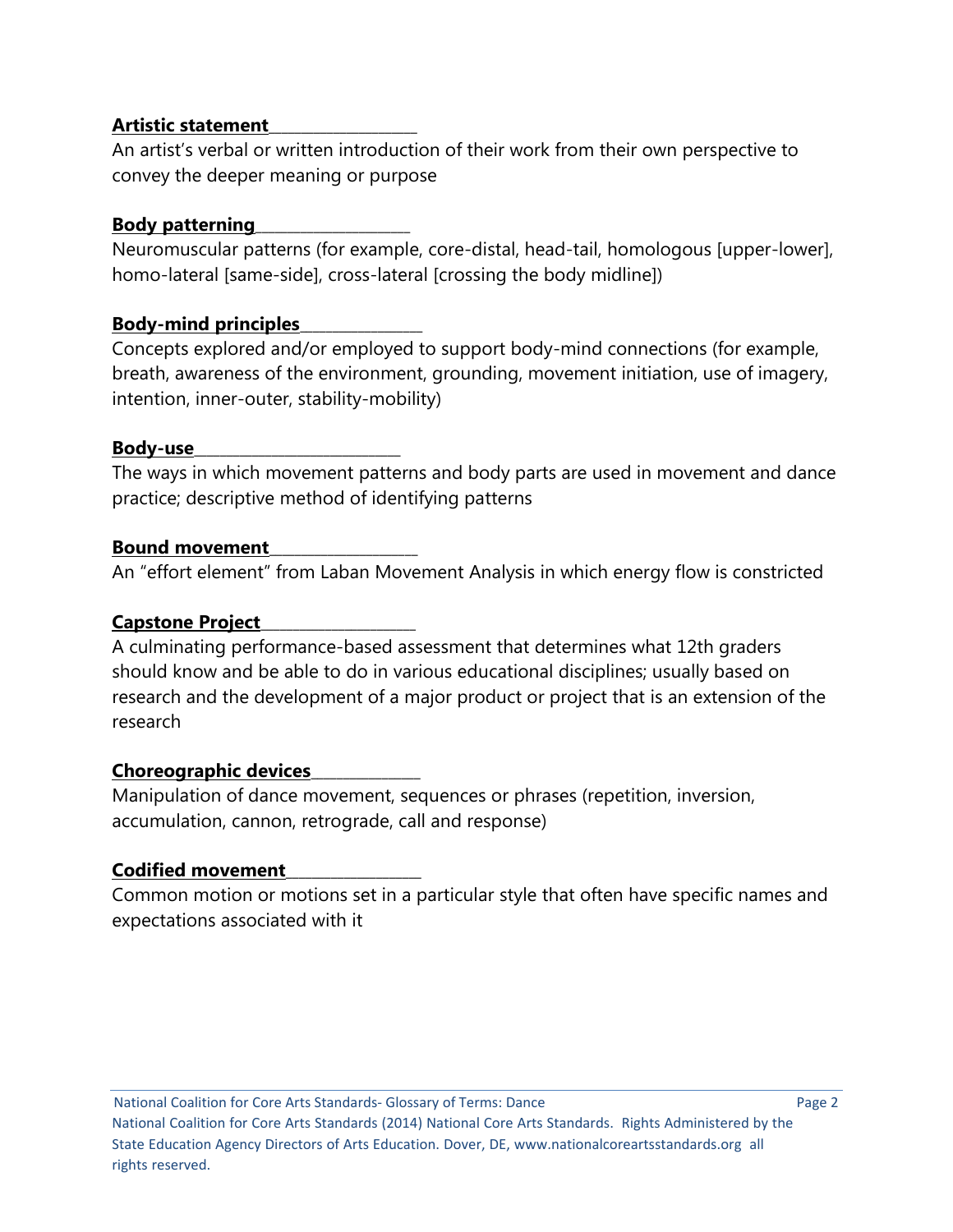## **Context clues**\_\_\_\_\_\_\_\_\_\_\_\_\_\_\_\_\_\_\_\_\_\_\_\_\_\_\_\_

Information obtained from the dance that helps one understand or comprehend meaning and intent from a movement, group of movements, or a dance as a whole; requires seeing

## **Contrapuntal**\_\_\_\_\_\_\_\_\_\_\_\_\_\_\_\_\_\_\_\_\_\_\_\_\_\_\_\_

An adjective that describes the noun counterpoint; music that has at least two melodic lines (voices) played simultaneously against each other; in dance, at least two movement patterns, sequences or phrases danced simultaneously using different body parts or performed by different dancers

## **Cultural movement practice**\_\_\_\_\_\_\_\_\_\_\_\_

Physical movements of a dance that are associated with a particular country, community, or people

## **Dance literacy**

The total experience of dance learning that includes the doing and knowing about dance: dance skills and techniques, dance making, knowledge and understanding of dance vocabulary, dance history, dance from different cultures, dance genres, repertory, performers and choreographers, dance companies, and dance notation and preservation

#### **Dance movement principles**\_\_\_\_\_\_\_\_\_\_\_\_

Fundamentals related to the craft and skill with which dance movement is performed (for example, the use of dynamic alignment, breath support, core support, rotation, initiation and sequencing, and weight shift)

#### Dance phrase

A brief sequence of related movements that have a sense of continuity and artistic or rhythmic completion

#### **Dance structures**\_\_\_\_\_\_\_\_\_\_\_\_\_\_\_\_\_\_\_\_\_\_\_\_

The organization of choreography and movement to fulfill the artistic intent of a dance or dance study (for example, AB, ABA or theme and variation); often referred to as choreographic form

#### Dance study

A short dance that is comprised of several dance phrases based on an artistic idea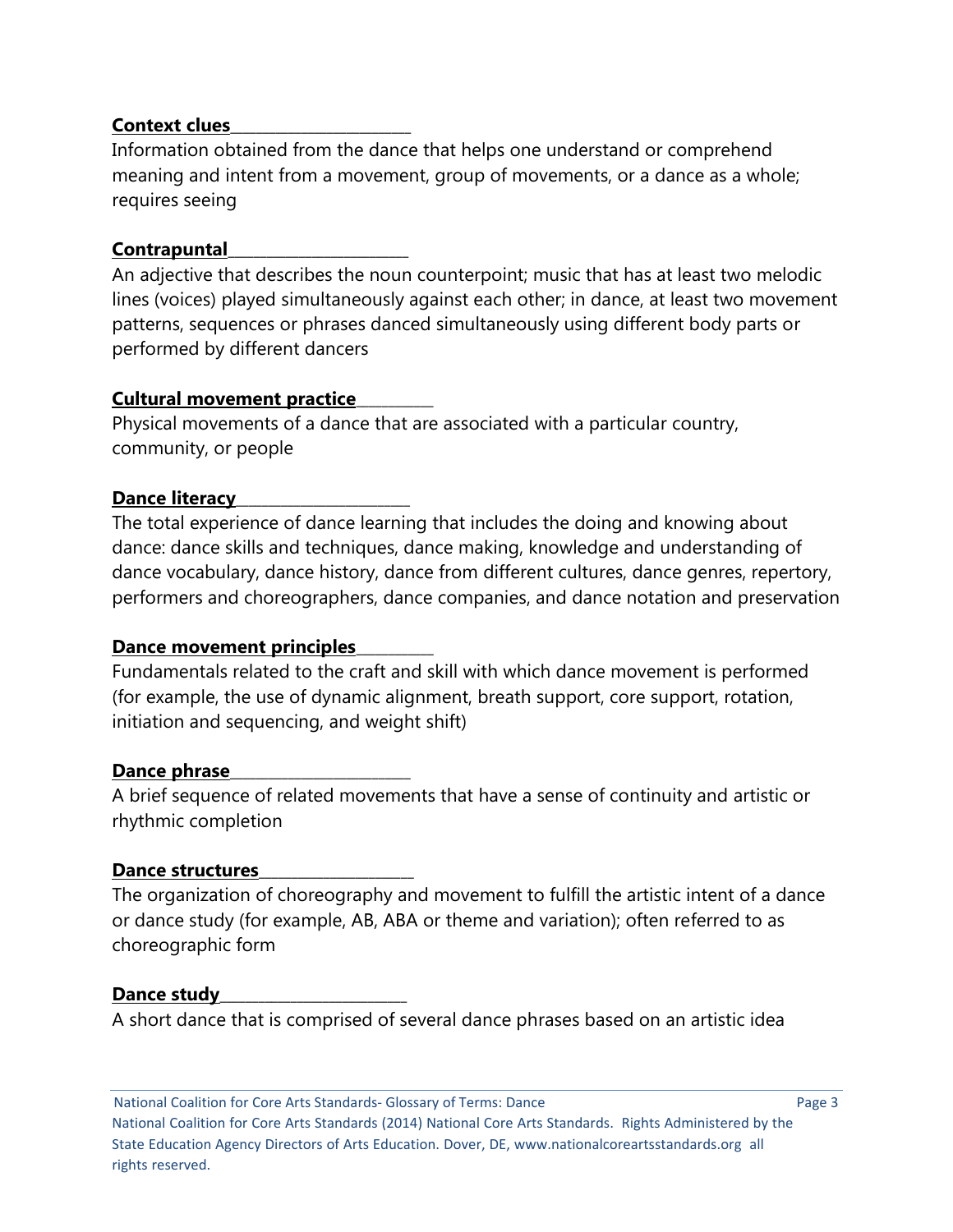## **Dance techniques**\_\_\_\_\_\_\_\_\_\_\_\_\_\_\_\_\_\_\_\_\_\_\_

The tools and skills needed to produce a particular style of movement

## **Dance terminology**\_\_\_\_\_\_\_\_\_\_\_\_\_\_\_\_\_\_\_\_\_

Vocabulary used to describe dance and dance experiences

**Simple dance terminology** (Tier 1/PreK-2): Basic pedestrian language (for example, locomotor words walk, run, tip-toe, slither, roll, crawl, jump, march, and gallop; and non-locomotor words, bend, twist, turn, open and close)

**Basic dance terminology** (Tier 2/grades 3-5): Vocabulary used to describe dance movement techniques, structures, works, and experiences that are widely shared in the field of dance (for example, stage terminology, compositional vocabulary, language defining dance structures and devices, anatomical references, dance techniques such as alignment or "line")

**Genre-specific dance terminology** (Tier 3/grades 6 up): Words used to describe movement within specific dance forms ballet, contemporary, culturally-specific dance, funk, hip-hop, jazz, modern, tap, and others (for example, in Polynesian dance (Hula), auwana, kahiko, halau, kaholo, uwehe, ami); in ballet: glissade, pas de bouree, pas de chat, arabesque; in jazz: kick ball change, pencil turn, jazz walk, jazz run; in modern: contraction, triplets, spiral, pivot turn; and in tap: shufflestep, cramp roll, riff, wing, time step

# Dance work

A complete dance that has a beginning, middle (development), and end

# **Dynamics**\_\_\_\_\_\_\_\_\_\_\_\_\_\_\_\_\_\_\_\_\_\_\_\_\_\_\_\_\_\_\_\_

The qualities or characteristics of movement which lend expression and style; also called "efforts," or "energy (for example, lyrical, sustained, quick, light, or strong)

# **Elements of dance**\_\_\_\_\_\_\_\_\_\_\_\_\_\_\_\_\_\_\_\_\_\_

The key components of movement; movement of the body using space, time, and energy; often referred to as the elements of movement; see Elements of Dance Organizer by Perpich Center for Arts Education (used with permission)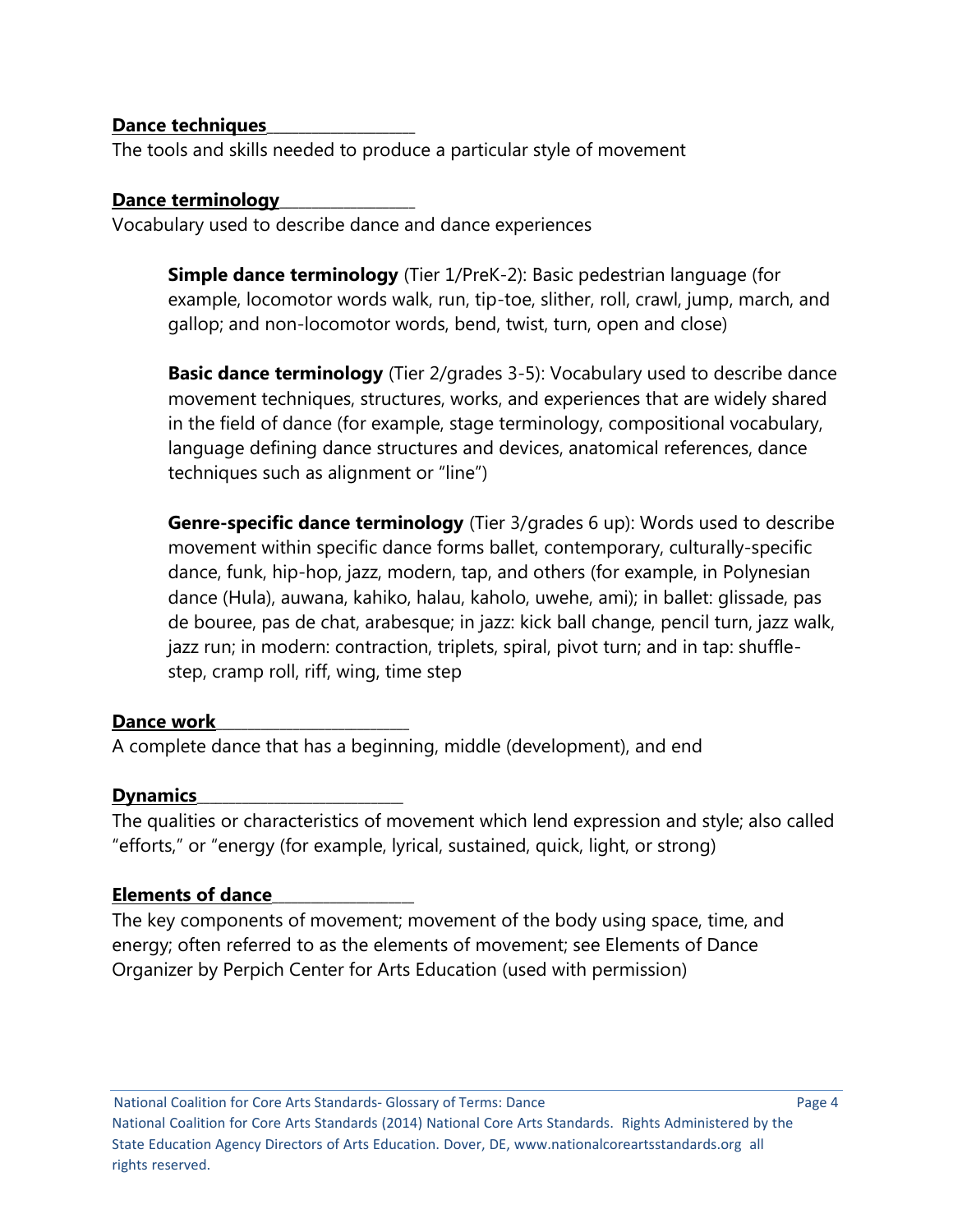## **Embody**\_\_\_\_\_\_\_\_\_\_\_\_\_\_\_\_\_\_\_\_\_\_\_\_\_\_\_\_\_\_\_\_\_\_

To physicalize a movement, concept, or idea throughout the body

## **Energy**\_\_\_\_\_\_\_\_\_\_\_\_\_\_\_\_\_\_\_\_\_\_\_\_\_\_\_\_\_\_\_\_\_\_\_

The dynamic quality, force attach, weight, and flow of movement

# **Evaluative Criteria**\_\_\_\_\_\_\_\_\_\_\_\_\_\_\_\_\_\_\_\_\_\_

The definition of values and characteristics with which dance can be assessed; factors to be considered to attain an aesthetically satisfying dance composition or performance

# **Explore**\_\_\_\_\_\_\_\_\_\_\_\_\_\_\_\_\_\_\_\_\_\_\_\_\_\_\_\_\_\_\_\_\_\_

Investigate multiple movement possibilities to learn more about an idea

# **Free flowing movement**\_\_\_\_\_\_\_\_\_\_\_\_\_\_\_\_

An "effort element" from Laban Movement Analysis in which energy is continuous

# **Functional alignment**\_\_\_\_\_\_\_\_\_\_\_\_\_\_\_\_\_\_\_

The organization of the skeleton and musculature in a relationship to gravity that supports safe and efficient movement while dancing

# **General Space**\_\_\_\_\_\_\_\_\_\_\_\_\_\_\_\_\_\_\_\_\_\_\_\_\_\_\_

Spatial orientation that is not focused towards one area of a studio or stage

# **Genre**\_\_\_\_\_\_\_\_\_\_\_\_\_\_\_\_\_\_\_\_\_\_\_\_\_\_\_\_\_\_\_\_\_\_\_\_

A category of dance characterized by similarities in form, style, purpose, or subject matter (for example, ballet, hip hop, modern, ballroom, cultural practices)

# **Kinesthetic awareness**\_\_\_\_\_\_\_\_\_\_\_\_\_\_\_\_\_\_

Pertaining to sensations and understanding of bodily movement

# Locomotor\_\_\_\_\_\_\_

Movement that travels from one location to another or in a pathway through space (for example, in PreK, walk, run, tip-toe, slither, roll, crawl, jump, march, gallop; in Kindergarten, the addition of prance, hop, skip, slide, leap)

# **Movement Characteristics**\_\_\_\_\_\_\_\_\_\_\_\_\_\_

The qualities, elements, or dynamics that describe or define a movement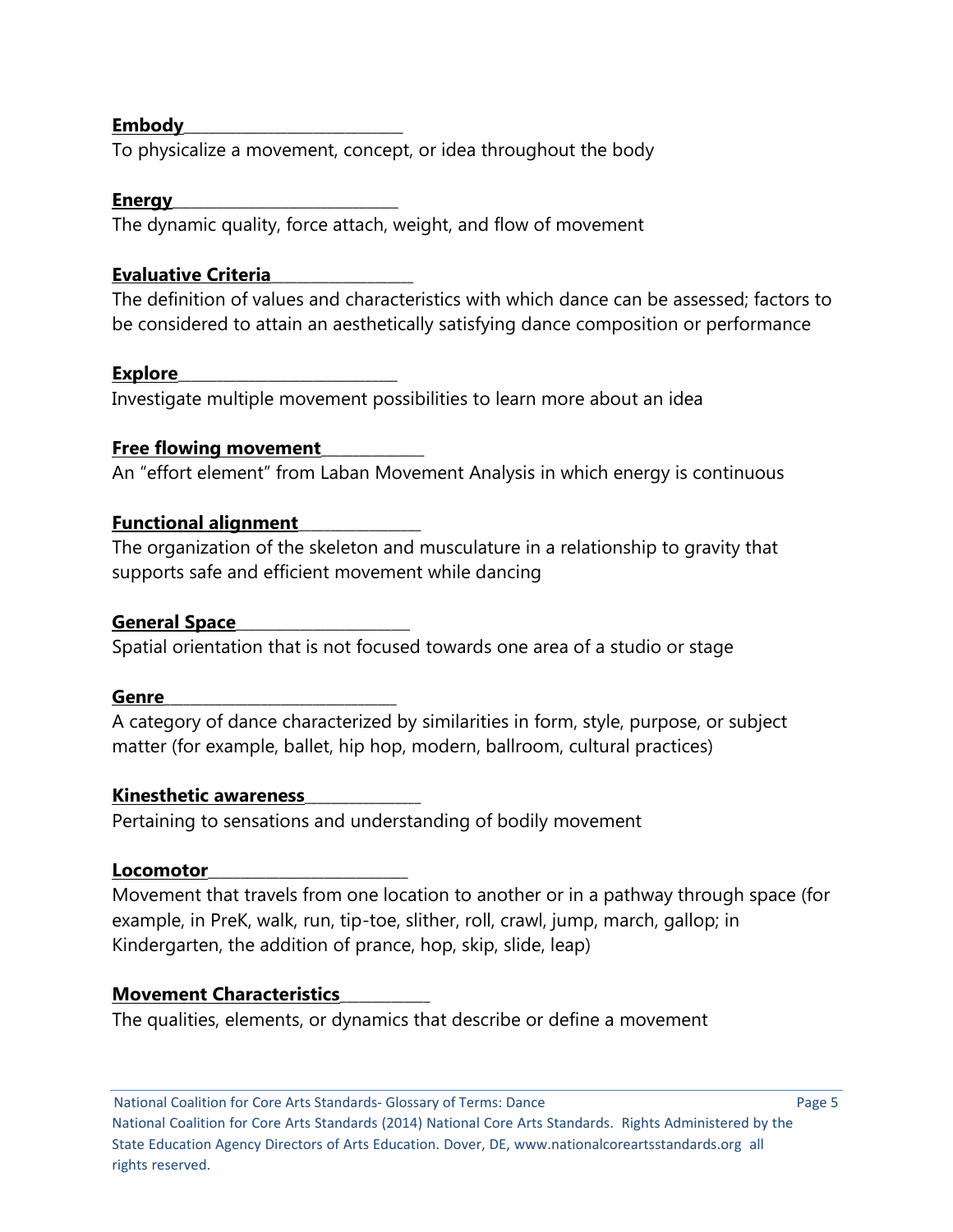## **Movement phrase**\_\_\_\_\_\_\_\_\_\_\_\_\_\_\_\_\_\_\_\_\_\_\_

A brief sequence of related movements that have a sense of continuity and artistic or rhythmic completion

## **Movement problem**\_\_\_\_\_\_\_\_\_\_\_\_\_\_\_\_\_\_\_\_

A specific focus that requires one find a solution and complete a task; gives direction and exploration in composition

## **Movement vocabulary**\_\_\_\_\_\_\_\_\_\_\_\_\_\_\_\_\_\_

Codified or personal movement characteristics that define a movement style

## **Negative space**\_\_\_\_\_\_\_\_\_\_\_\_\_\_\_\_\_\_\_\_\_\_\_\_\_\_

The area (space) around and between the dancer(s) or dance images(s) in a dance

#### **Non-locomotor**\_\_\_\_\_\_\_\_\_\_\_\_\_\_\_\_\_\_\_\_\_\_\_\_\_

Movement that remains in place; movement that does not travel from one location to another or in a pathway through space for example, in PreK, bend, twist, turn, open, close; in Kindergarten, swing, sway, spin, reach, pull)

## **Performance etiquette**\_\_\_\_\_\_\_\_\_\_\_\_\_\_\_\_\_\_

Performance values and expected behaviors when rehearsing or performing (for instance, no talking while the dance is in progress, no chewing gum, neat and appropriate appearance, dancers do not call out to audience members who are friends)

# **Personal space**\_\_\_\_\_\_\_\_\_\_\_\_\_\_\_\_\_\_\_\_\_\_\_\_\_\_

The area of space directly surrounding one's body extending as far as a person can reach; also called the kinesphere

# **Polyrhythmic**\_\_\_\_\_\_\_\_\_\_\_\_\_\_\_\_\_\_\_\_\_\_\_\_\_\_\_\_

In music, several rhythms layered on top of one another and played simultaneously; in dance, embodying several rhythms simultaneously in different body parts

#### **Production elements**\_\_\_\_\_\_\_\_\_\_\_\_\_\_\_\_\_\_\_\_

Aspects of performance that produce theatrical effects (for example, costumes, make up, sound, lighting, props)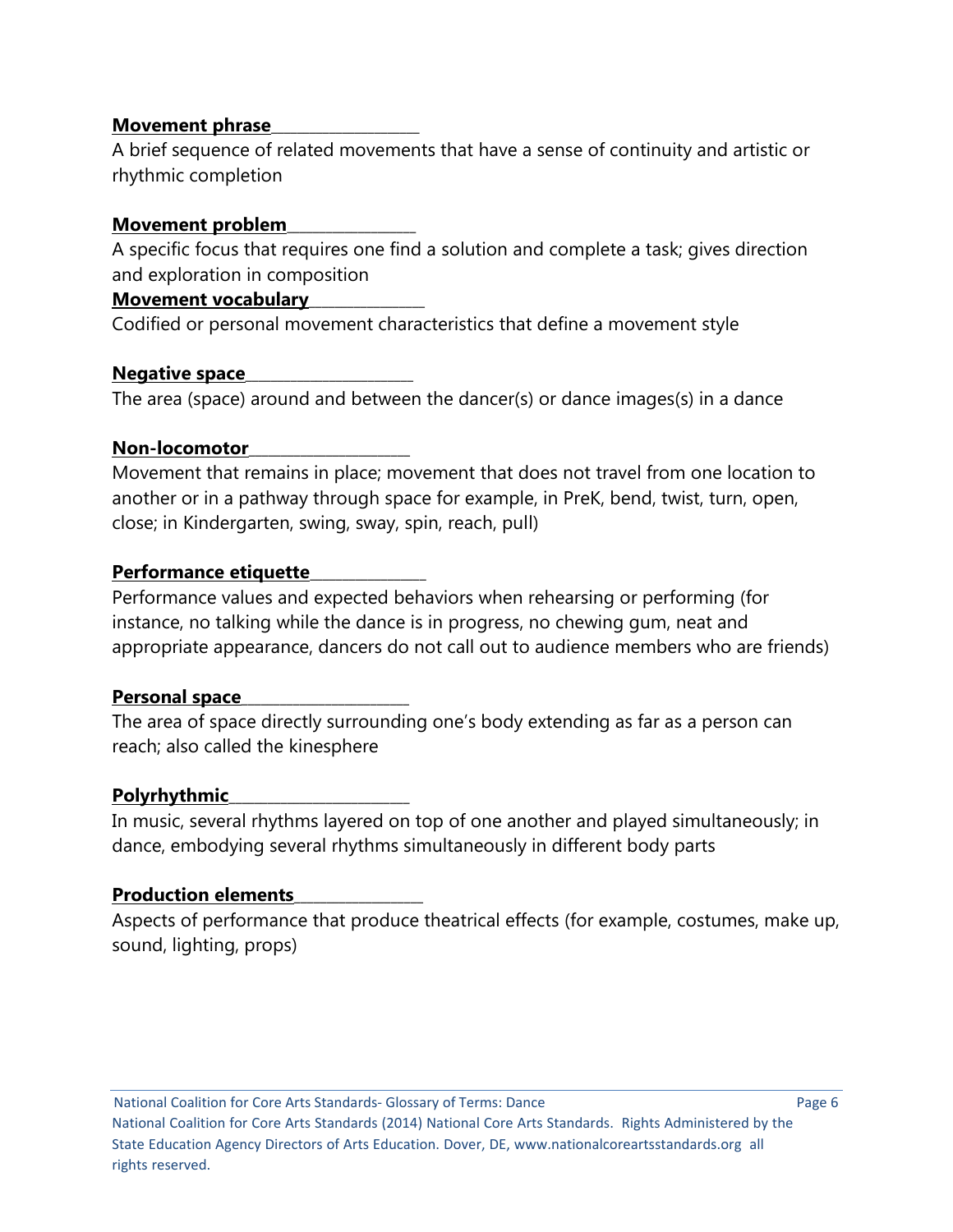# **Production terminology**\_\_\_\_\_\_\_\_\_\_\_\_\_\_\_\_

Words commonly used to refer to the stage, performance setting, or theatrical aspects of dance presentation

# **Rhythm**\_\_\_\_\_\_\_\_\_\_\_\_\_\_\_\_\_\_\_\_\_\_\_\_\_\_\_\_\_\_\_\_\_\_\_

The patterning or structuring of time through movement or sound

# **See.Think.Wonder**\_\_\_\_\_\_\_\_\_\_\_\_\_\_\_\_\_\_\_\_\_\_

An inquiry-based Visual Thinking Strategy (VTS) used for critical analysis from Harvard Project Zero, in which children respond to simple questions (What do you see? What do you think? What do you wonder?) which enable a child to begin make meaning from an observed (dance) work of art

# **Sound Environment**\_\_\_\_\_\_\_\_\_\_\_\_\_\_\_\_\_\_\_\_\_

Sound accompaniment for dancing other than music (for example, street noise, ocean surf, bird calls, spoken word)

# **Space**\_\_\_\_\_\_\_\_\_\_\_\_\_\_\_\_\_\_\_\_\_\_\_\_\_\_\_\_\_\_\_\_\_\_\_\_

Components of dance involving direction, pathways, facings, levels, shapes, and design; the location where a dance takes place; the element of dance referring to the cubic area of a room, on a stage, or in other environments

# Spatial design

Pre-determined use of directions, levels, pathways, formations, and body shapes

# **Stimuli**\_\_\_\_\_\_\_\_\_\_\_\_\_\_\_\_\_\_\_\_\_\_\_\_\_\_\_\_\_\_\_\_\_\_\_

A thing or event that inspires action, feeling, or thought

# **Style**\_\_\_\_\_\_\_\_\_\_\_\_\_\_\_\_\_\_\_\_\_\_\_\_\_\_\_\_\_\_\_\_\_\_\_\_\_\_

Dance that has specific movement characteristics, qualities, or principles that give it distinctive identity (for example, Graham technique is a style of Modern Dance; rhythm tap is a style of Percussive Dance; Macedonian folk dance is a style of International Folk dance; Congolese dance is a style of African Dance)

# **Technical dance skills**\_\_\_\_\_\_\_\_\_\_\_\_\_\_\_\_\_\_\_

Is the degree of physical proficiency a dancer achieves within a dance style or technique (for example, coordination, form, strength, speed and range)